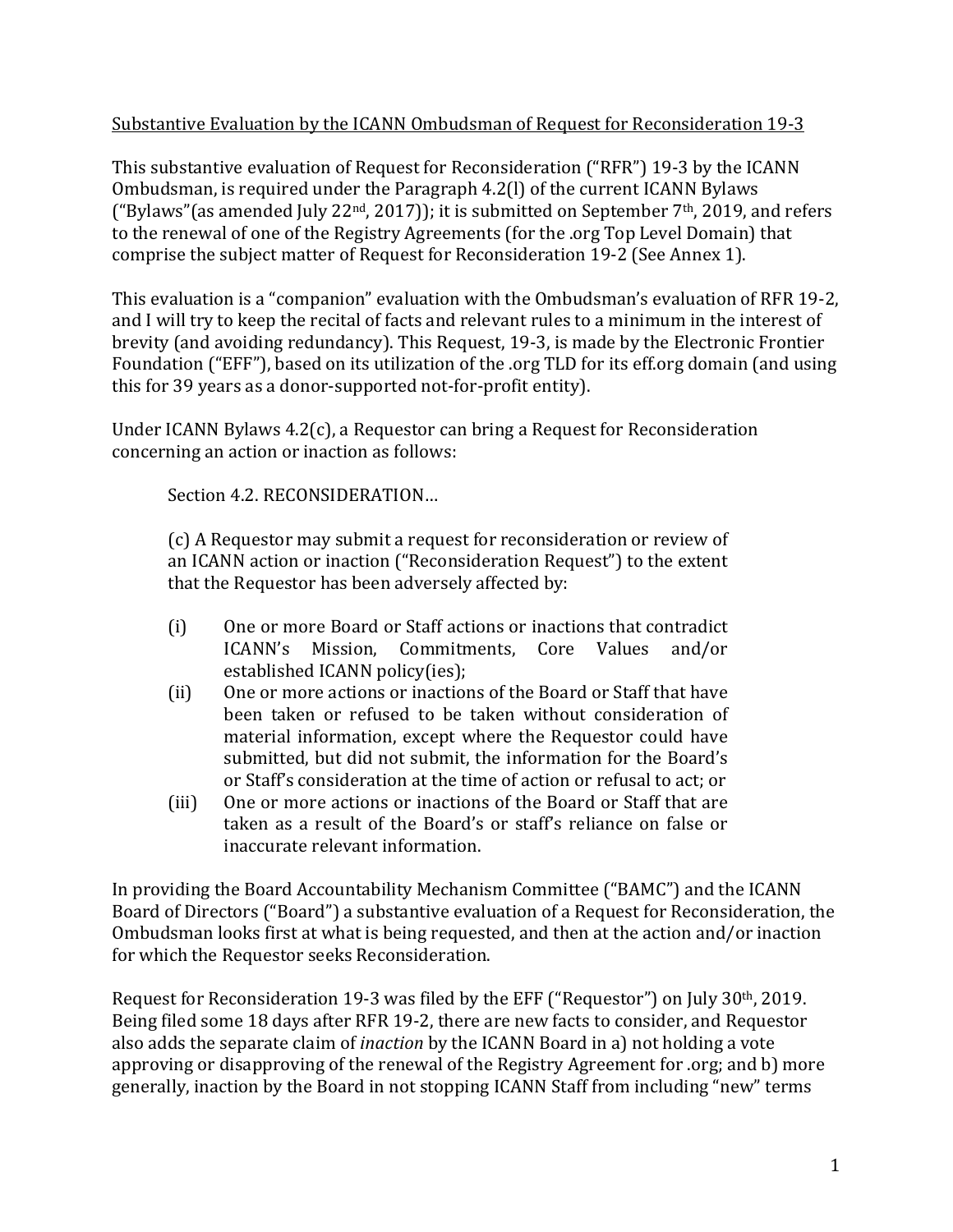therein (new, at least, for Legacy TLDs such as .org). This complicates my evaluation, requiring me to strive for more nuance here than in my RFR 19-2 evaluation.

Requestor first alleges (tracking Request 19-2) that the ICANN CEO ("CEO") and ICANN Staff (the "Staff") failed to listen to or heed the public comments relating to the renewal of the Registry Agreement with the .org Top Level Domain, which is known as a "Legacy" Top Level Domain ("TLD"), and then took improper action in renewing this agreement (based on the current version thereof, modified by its Addendum) with the Registry Operator of ".org". The sole Registry Agreement (per its Addendum including the new terms not previously applied to Legacy TLDs) forming the basis for this RFR is here:

## https://www.icann.org/resources/agreement/org-2019-06-30-en

The Registry for this historic and significant .org TLD is the Public Interest Registry ("PIR"); PIR is a Pennsylvania non-profit corporation (a "Registry Operator"). Over the course of 2019, ICANN and PIR bilaterally negotiated a Registry Agreement renewal. ICANN and PIR agreed to the incorporation of new terms for the TLD .org via an Addendum to the Base gTLD Registry Agreement; the Base gTLD Registry Agreement is now the standard for new TLDs, and since these renewals, is becoming a standard for Legacy TLDs as well, with .com and .net slated for renewal over the course of the coming years.

The Addendum enabled the Registry Operator to renew under terms that had not previously applied to Legacy TLDs before: specifically the negotiated terms include the Uniform Rapid Suspension (URS) rules originally developed for new gTLDs, and the option for PIR to add additional protective measures ostensibly to protect the legal rights of thirdparties. Requestor EFF is well-known for protecting and defending rights in what is called *cyberspace* and it is actively involved in Internet policy and governance. Requestor alleges in RFR 19-3 that the renewal Registry Agreement for .org contains

(S)everal provisions that have never before been applied to the .org TLD in its 34-year history: 1) the Uniform Rapid Suspension (URS) rules, which provide for "a lower-cost, faster path" to suspension of domain name registrations based on evidence of bad faith use of a trademark; and 2) explicit permission from ICANN for PIR to "at its election, implement additional protections of the legal rights of third parties" unilaterally and without further consultation with existing .org registrants or the ICANN community. 

#### [https://www.icann.org/en/system/files/files/reconsideration-19-3-electronic-frontierrequest-redacted-30jul19-en.pdf]

These allegations seem true to me. And insofar as Requestor's first claim of improper Staff action mimics that of Namecheap's in RFR 19-2 (which focuses on the suspension of price controls for .org and other Legacy TLDs), namely that Staff failed to listen or heed the public comments about the .org TLD renewal and then went ahead and executed the renewal with PIR with unique and newly-applied terms (here putting the focus on the URS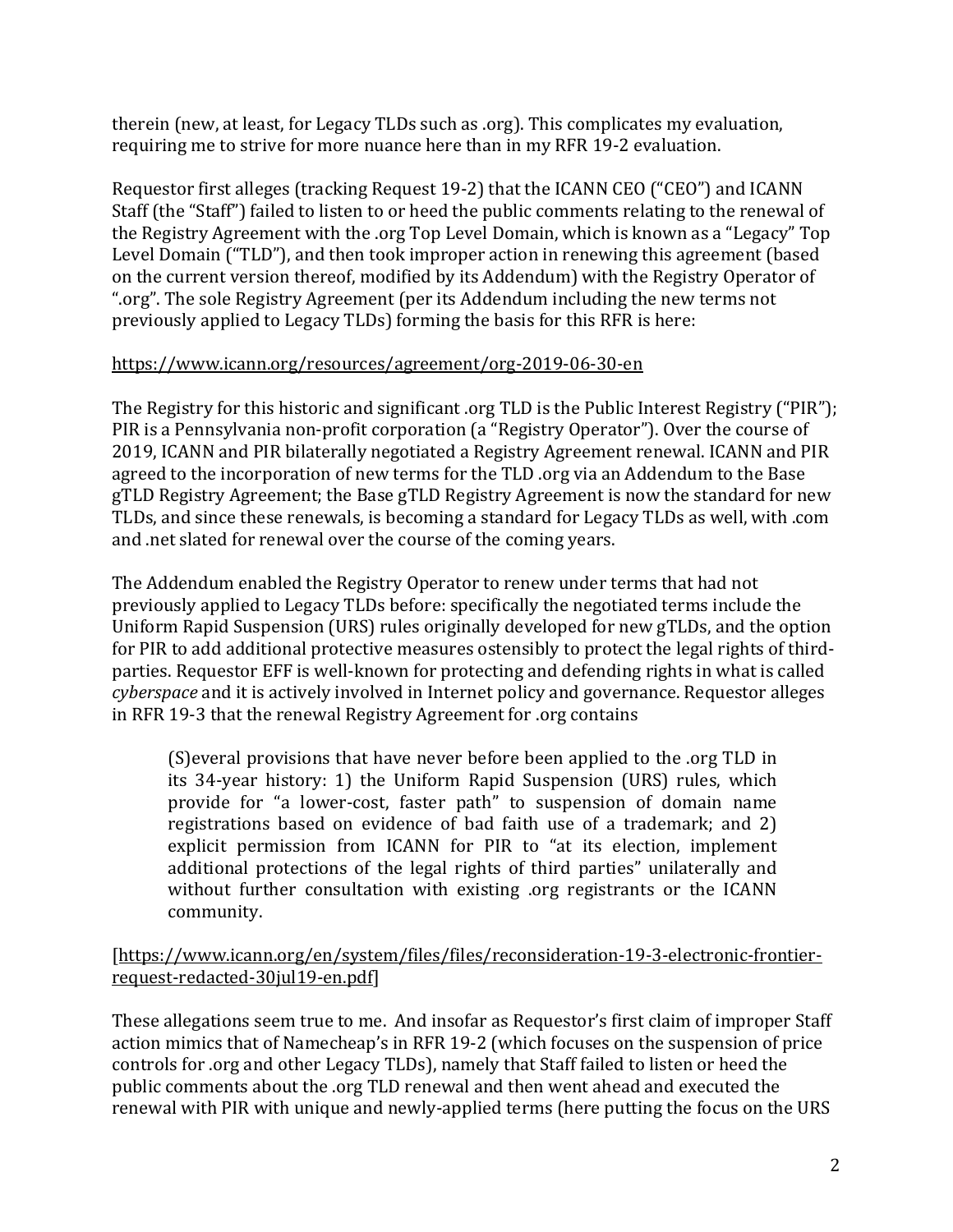and "additional protections" option), my conclusion concerning Staff action is, not surprisingly, bound to be the same: ICANN's Staff have the authority, both from the Bylaws and by delegation by and direction from the Board (and per relevant California and US corporate laws) to negotiate and execute contracts.

Insofar as the challenged CEO and Staff *actions* are concerned, regarding the bilateral negotiation of the terms, the allegation is that public comments were disregarded after these agreed-upon terms were posted for comment, and that Staff ultimately forged ahead with the renewal of the Registry Agreement with PIR for .org (including both unique terms removing price controls *and* newly-applied URS and "protective" terms) without heeding the comments; as was the case in the similarly-veined RFR 19-2, there appear to me to be no violations whatsoever of relevant rules, Bylaws, laws, or policies. The Chief Executive and his Staff did what they are charged with doing by the Bylaws and by the Board—they executed a Renewal Registry Agreement.

ICANN's Staff acted "by the book" with regard to its duly delegated executive authority: they negotiated terms with the Registry Operator, they solicited public comments, they summarized those comments for the benefit of the Board and the Community. Having done so, and having kept the Board informed and "up to speed" every step of the way, ICANN org ultimately executed the renewal of the Registry Agreement for .org TLD with PIR.

To carry forward the metaphor: my conclusion is that Staff acted totally "by the book" though the Requestor here (and the requestor in RFR 19-2) both believe that there should be a different "book" by which Staff and the CEO *should have acted* when it came to these particular legacy TLDs. Requestor believes that the vaunted .org TLD should be considered sacred, and because it has not in the past been subject to the same rules, it should not now (nor should it ever) be subject to the same rules as other TLDs.

ICANN Staff's actions, which amount to trying to bring, over time, the Legacy TLDs into conformity with all the newer TLDs, rankles the Requestor and many a public commenter. But this endeavor is, under the overarching ICANN structure (the rules and Bylaws and the laws and the Core Values), ICANN org's choice to make as directed by the Board—and as such, the actions of the Staff, acting with the authority vested in the CEO by the Bylaws and the Board, do not merit any kind of recommendation from me to the BAMC or the Board under RFR 19-3.

That now concluded—as with RFR 19-2 but with different terms being reconsidered—I now turn to Requestor's claim of *inaction* by the Board.

I can see how Requestor and others in the Community might think or believe the Board *should have* acted (differently). As the current Ombuds, I am charged with being the eyes and ears of the Community. I must look at the matter through the lens of what the Requestor is asking and calling out. The Ombuds is charged with being the watchful eyes of the ICANN Community. The Ombuds is also charged with being the alert "ears" of the Community—with *listening*—with making individuals, whether Requestors or complainants or those just dropping by for an informal chat, feel *heard*.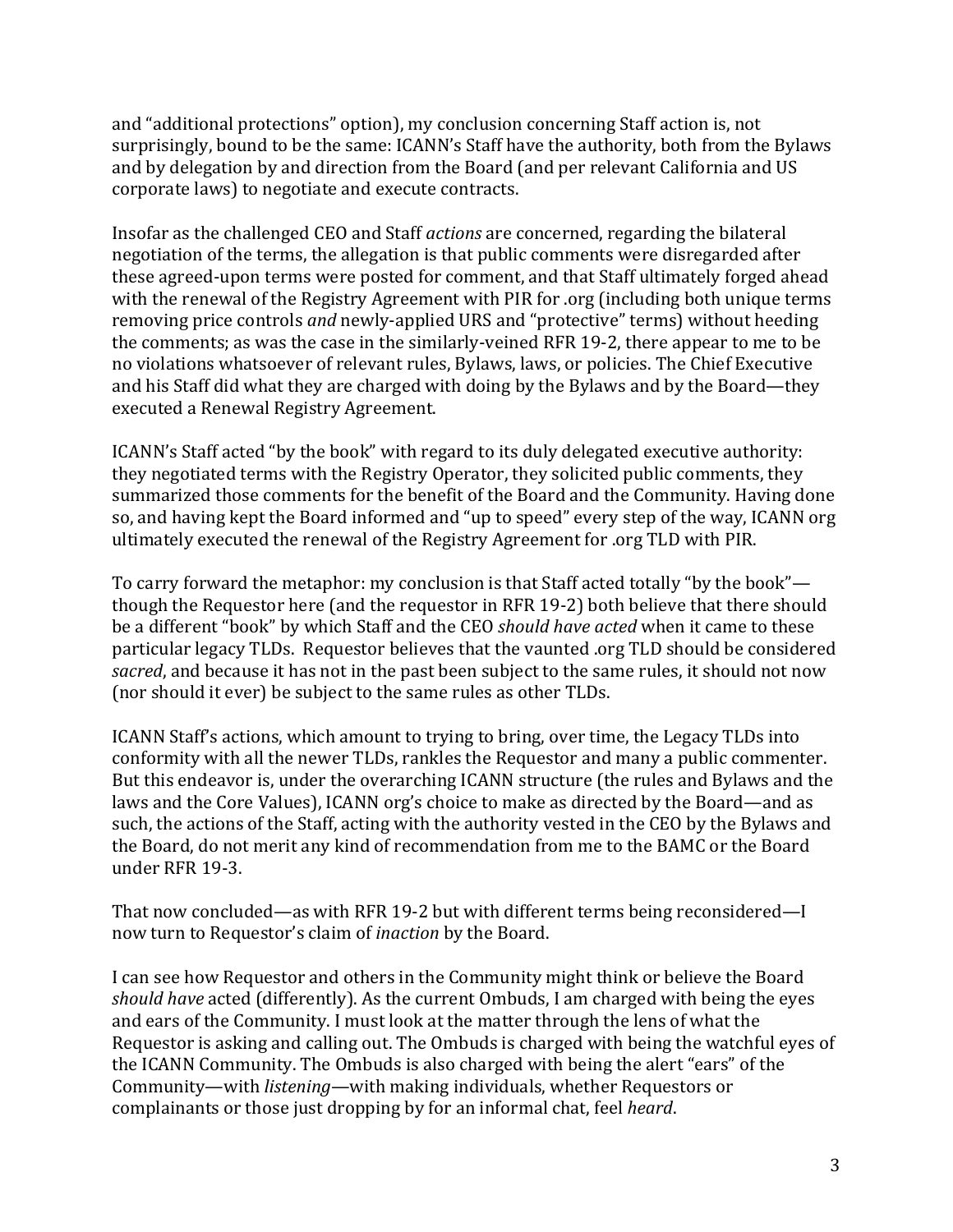Perhaps the gist of Requestor's Board inaction complaint is that the renewal of .org (and by extension .info and .biz—the Legacy TLDs that renewed on June  $30<sup>th</sup>$ , 2019) should not be left to the Staff and the Executives, but is a "policy" matter, upon which the Board should have acted (by holding a vote to ratify the Legacy renewals, or, when informed of the unique and newly-applied terms of renewal by Staff, of stopping these renewals, or demanding new or different terms for Legacy renewal). The Board, Requestors allege, did not *listen* to the Community, via the public comments, or to the extent they listened, they listened only to Staff (and the Staff Report), and not to the Community writ large—in essence, Requestor contends that the Board did not *hear* the Community. The contention is that the Board was not properly informed—deaf to the pleas of the Community, the Board sat silent and did nothing: thus, Requestor argues that the Board abdicated its responsibilities under the Bylaws and Core Values.

Requestor maintains that the decision of what the renewal terms should be for .org, is a "policy matter": I do not agree.

# policy1 | ˈpäləsē | noun (plural **policies**)

a course or principle of action adopted or proposed by a government, party, business, or individual: *the administration's controversial economic policies* | *it is not company policy to dispense with our older workers*.

• *archaic* prudent or expedient conduct or action: *a course of policy and wisdom*.

ORIGIN late Middle English: from Old French *policie* 'civil administration', via Latin from Greek *politeia* 'citizenship', from *politēs* 'citizen', from *polis* 'city'.

Policy matters are about setting the course for the future. Here, the Board chose to *stay the course*. The consistent and longstanding Board "policy" is and has been to retain oversight, but to delegate the tasks of negotiating and entering into contracts, *especially* Registry Agreements (and their renewals) to the CEO and Staff, who decide what the terms of those agreements will be. Ultimately, the Board gets to decide if it wants to have a formal meeting on a matter like Legacy renewals, and it could add this topic to the agenda of a future meeting; it could hold a vote on it. To date, it has chosen not to.

The most relevant Bylaw is Section 2.1 (as it was in RFR 19-2, but I cite it again here):

Except as otherwise provided in the Articles of Incorporation or these Bylaws, the powers of ICANN shall be exercised by, and its property controlled and its business and affairs conducted by or under the direction of, the Board (as defined in Section 7.1).

The Board of Directors *directed* the CEO and his Staff to negotiate and execute Registry Agreements. The Board could have directed the CEO and Staff not to renew under these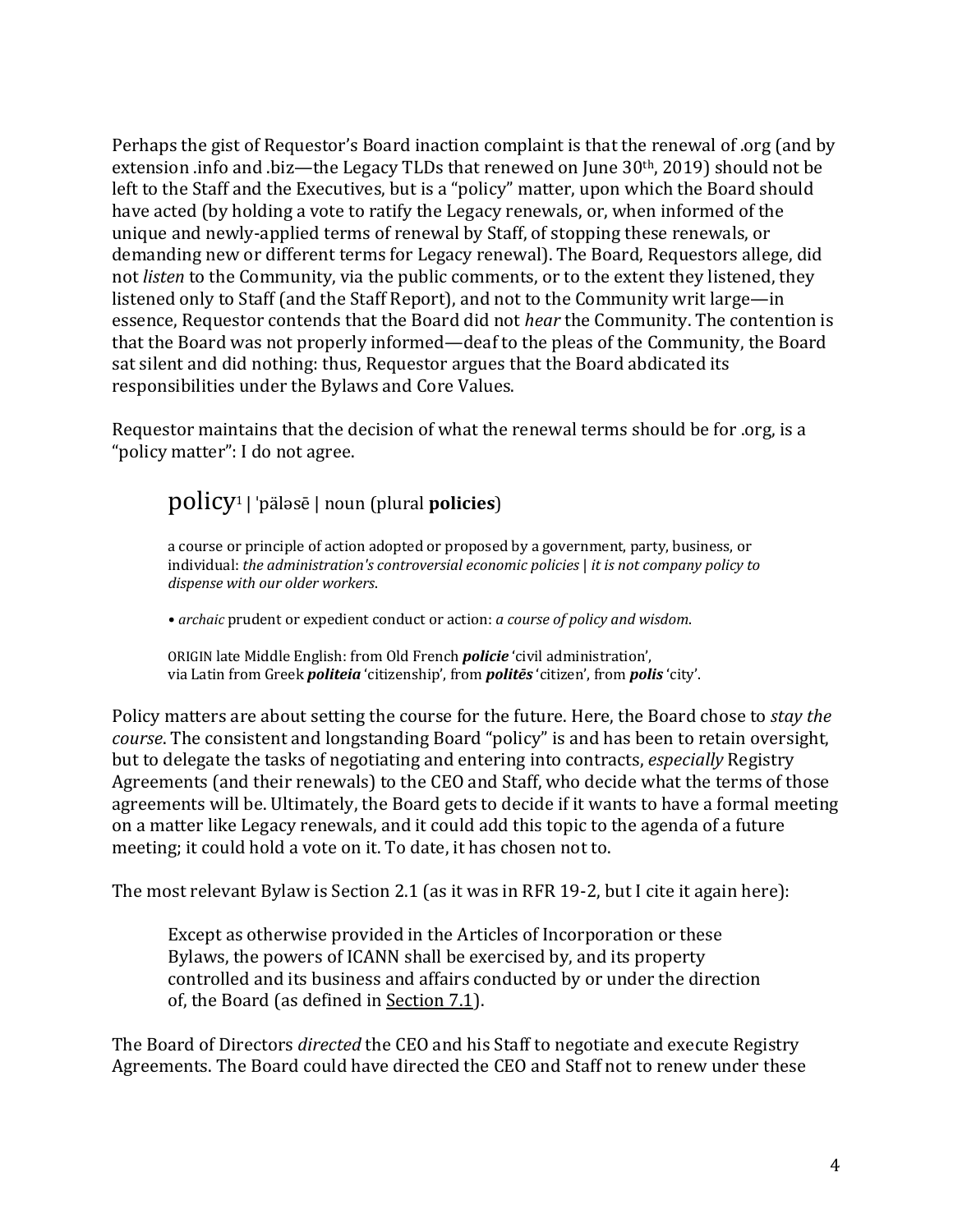terms. It did not do so. But it did not make this choice based on a lack of information, or without hearing the public comments. It retained its oversight over the CEO and Staff.

The Board, I find, was well aware of the public comments: the Directors were briefed on these public comments, they were provided, in advance of publication, with the Staff Report summarizing them all. They could access the public comments for themselves, if they so desired. Nothing about this seems to me, based on my investigation, and my admittedly layman's understanding of the relevant rules, core values, Bylaws and laws, to be any kind of violation or dereliction of the Board's obligations or duties thereunder.

I noted earlier that there were some new facts that occurred between RFR 19-2 (filed on July  $12<sup>th</sup>$ , 2019) and this RFR (filed on July  $30<sup>th</sup>$ , 2019)—mainly, they are found in the letter from an ICANN Senior VP to the General Counsel of the Internet Commerce Association, dated July  $26<sup>th</sup>$ , 2019, which has been posted here:

#### https://www.icann.org/en/system/files/correspondence/namazi-to-muscovitch-26jul19 en.pdf.

This July 26<sup>th</sup> letter notes:

ICANN's core values, as enumerated in the Bylaws approved by the ICANN community, instruct ICANN to introduce and promote competition in the registration of domain names and, where feasible and appropriate, depend upon market mechanisms to promote and sustain a competitive environment in the DNS market.

What Requestor contends is that the core value to introduce and promote competition is in tension with core values of fairness and transparency, and that the reliance on "market mechanisms" should be outweighed by the (speculative and potential) harm these market mechanisms and ICANN's reliance on them might do to the ten million plus registrants of org. They further contend, the Board, having delegated to the Executive, did not heed the past, and rather than accepting the decision made by the CEO and Staff, should have intervened.

This July  $26<sup>th</sup>$  letter goes on to detail the briefings the Board received in Los Angeles while Legacy renewal negotiations between ICANN Staff and the relevant Registry Operators were ongoing, and then it sets forth the fact that Staff shared the Staff Report with the Board prior to posting it publicly, and discussed its contents with the Board. [https://www.icann.org/en/system/files/correspondence/namazi-to-muscovitch-26jul19 en.pdf]

The Staff Report can be accessed online here: (https://www.icann.org/en/system/files/files/report-comments-org-renewal-03jun19 en.pdf ).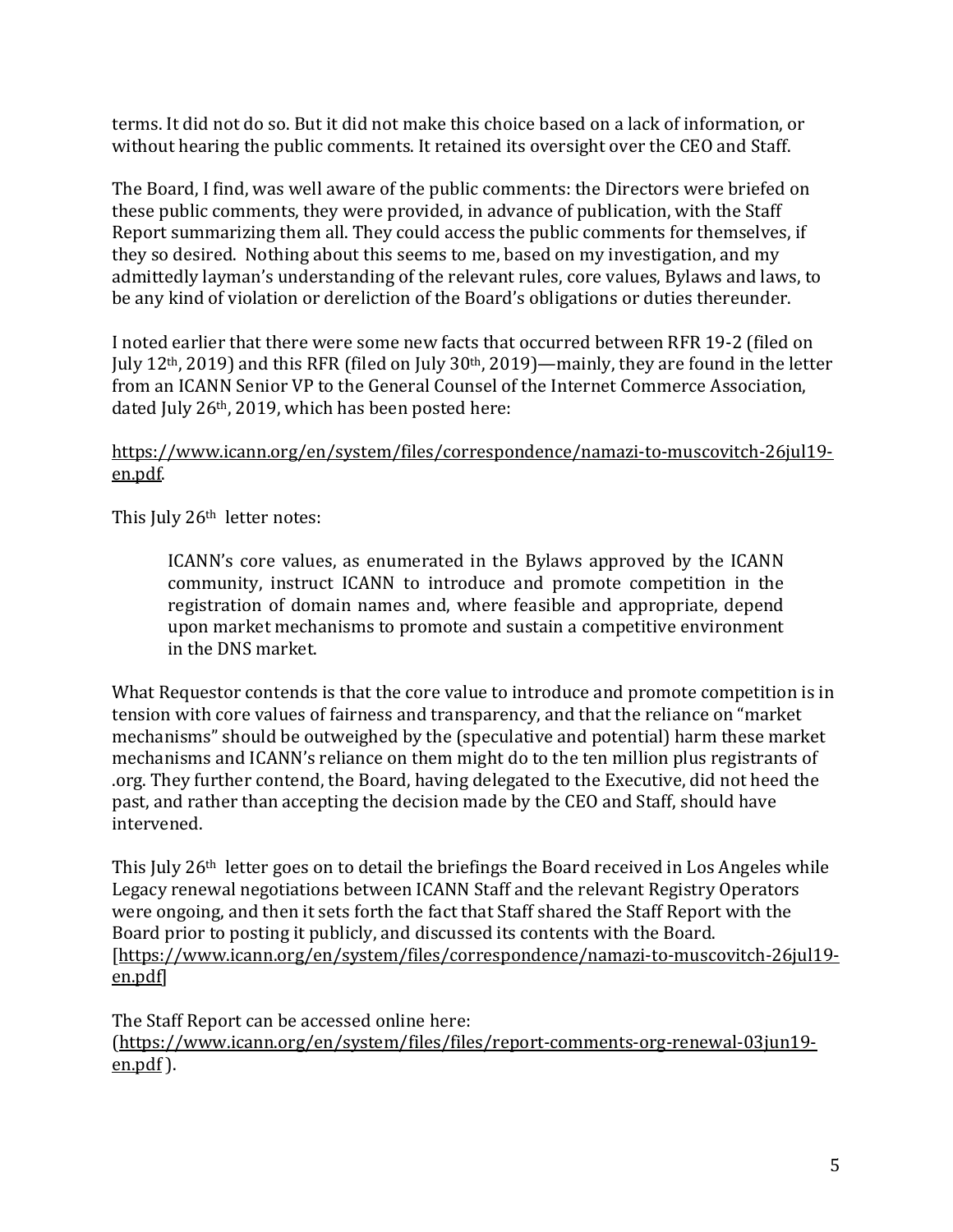The Board was briefed once again, in Marrakech, after the Staff Report was posted on June 3<sup>rd</sup>, 2019. One could read the ICANN SVP Namazi to Muscovitch letter, as it seems Requestor did, and think (and then assert in this RFR): *Look at all this consultation and oversight between the Staff and the Board—and vet the Board took no action! How can this be?*

Requestor, however, fails to account for the fact that, in taking no *formal* action, in *staying the course* set by Staff and CEO, the Board, in effect, did act—it stuck with its "policy choice" of delegation and oversight—directing the CEO and Staff to decide what contracts (Registry Agreements) to enter into, with whom, and on what terms (some unique and newlyapplied, as here with the .org Legacy TLD).

The letter of July  $26<sup>th</sup>$ , 2019 continues towards what is by now a familiar conclusion:

Following the discussion with the ICANN Board in Marrakech, and consistent with the Board's support, ICANN President and CEO made the decision to continue with renewal agreements as proposed, using the Base gTLD Registry Agreement. These agreements were effective on 30 June 2019.

The Board was informed about this, it offered its support, its oversight, its direction, and then it allowed the ship to sail on, continuing on the course duly and properly set by the CEO and President. One may not like the course, but the chain of command was proper and the rules and Bylaws properly followed.

In action or inaction, the Board did nothing improper in deciding to stay the course, so far as I can see. It heard the Community, it read the public comments (at the very least the comprehensive Staff Report summary), and in the end, it decided that the renewal terms for the Legacy TLDs (including .org) were acceptable, be they the election by the Registry Operator of URS and other protective measures, or to remove price caps (see my companion Substantive Evaluation of RFR 19-2). The Board could have acted otherwise (and it could yet...), and there will be options available to it in the future, including when the other major Legacy TLDs of .net and .com come up for renewal.

So, in the end, my substantive evaluation is as follows: just as the Staff *action* relating to Legacy renewals is a corporate governance matter, with the relevant rules and Bylaws properly adhered to, so, too, it turns out, is the Board's *choice* (as of now) to delegate the authority to renew TLDs to the CEO and Staff- to *direct* Staff to renew and *execute* agreements including the renewals of the Registry Agreements for the Legacy TLDs including .org. It may seem like the Board took no action. The standing Board "policy" is *delegation* when it comes to agreements including Registry Agreements and renewals thereof, and there is nothing improper about that choice or *direction*. What Requestor asks for in Request for Reconsideration 19-3, namely the changing of the terms of the .org Renewal Registry Agreement (and Addendum) to be amended to remove the URS and other optional protective measures, does not merit that recommendation by me here. The Staff choice to include these bilaterally negotiated terms, some unique, some newly-applied as to Legacy TLDS, and the Board choice to not say or do anything *publicly* about that Staff